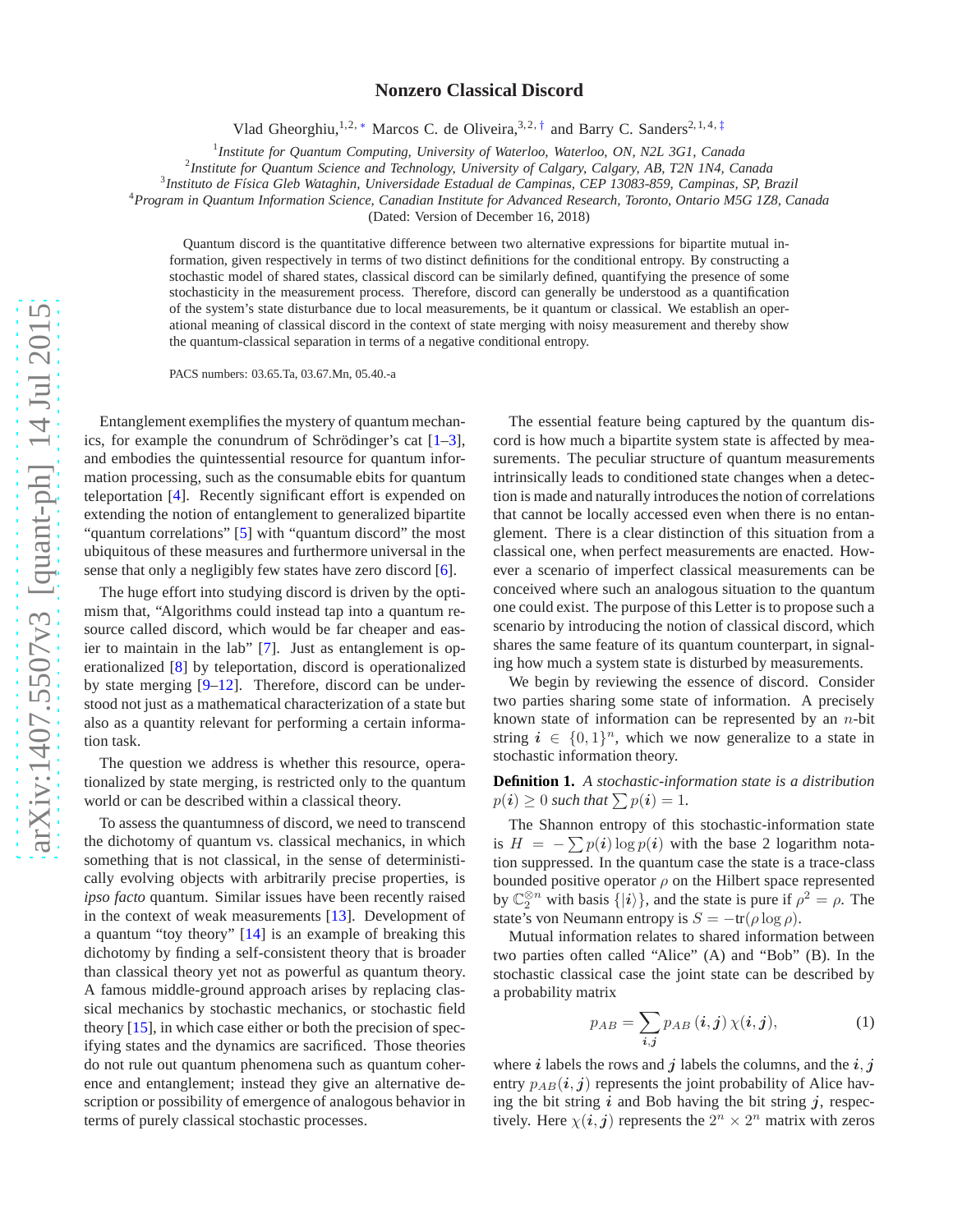everywhere except at the location  $(i, j)$ , which is the classical version of the quantum basis tensor product

<span id="page-1-2"></span>
$$
\hat{\chi}(\boldsymbol{i},\boldsymbol{j}) := |\boldsymbol{i}\rangle\langle\boldsymbol{i}| \otimes |\boldsymbol{j}\rangle\langle\boldsymbol{j}|.\tag{2}
$$

The strings  $i$  and  $j$  need not be equal length, but we make the restriction that Alice and Bob each hold  $n$ -bit strings for convenience of notation. In the quantum case the joint state  $\rho_{AB}$  acts on  $\mathbb{C}_2^{\otimes n} \otimes \mathbb{C}_2^{\otimes n}$ . The notation we used in [\(1\)](#page-0-0) can be generalized to encompass tripartite or multipartite stochastic classical states. For example, in the tripartite case, such a state can be described by a rank-3 probability tensor  $p_{ABC} = \sum_{i,j,k} p_{ABC}(i,j,k) \chi(i,j,k)$ , where  $\chi(i,j,k)$  is now a rank-3 tensor, representing the classical equivalent of the quantum basis tensor product  $|i\rangle\langle i| \otimes |j\rangle\langle j| \otimes |k\rangle\langle k|$ .

Let  $H(A)$  signifying the entropy of A's marginal distribution and similar for B and for A and B. The mutual information  $I(A;B) = H(A) + H(B) - H(A, B)$  between Alice and Bob is mathematically equivalent to  $J(A;B) :=$  $H(A) - H(A|B)$  for

$$
H(A|B) = -\sum_{i} p_A(i) \sum_{j} p_B(j|i) \log p_B(j|i). \quad (3)
$$

Operationally, this conditional entropy is obtained by Bob measuring and announcing his results to Alice.

If Alice's state has zero entropy conditioned on Bob's results, and vice versa for Bob's state conditioned on Alice's results, we refer to this state as conditionally pure.

<span id="page-1-3"></span>**Definition 2.** *The stochastic-information joint state*  $p_{AB}$   $(i, j)$  *is conditionally pure iff*  $H(A|B) = 0$ *.* 

**Remark 1.** *The state is trivially pure if the Shannon entropy of the stochastic-information state is zero, but this notion of conditional purity allows noisy preparation provided that Alice and Bob can still recover pure states by one-way communication. The state would not be conditionally pure if either Alice or Bob's announcements are based on results from noisy measurements.*

Note that the conditional entropy is zero if and only if the results of the measurements on B are completely determined by  $A$ , or, equivalently, if the marginal distribution on  $B$  is a function only of A (see Ch. 2 of  $[16]$ ). Hence, according to our definition, a stochastic-information state is conditionally pure if and only if it has the form

$$
p_{AB} = \sum_{i} p_{AB} (i, f(i)) \chi(i, f(i)), \qquad (4)
$$

where  $f(\bullet)$  can be any bijection on bit strings of length n. A simple two bit example of a conditionally pure state is  $p_{AB}$  =  $(1-p)\chi(0,1) + p\chi(1,0)$ , with  $0 \leq p \leq 1$ .

In the quantum case, the same expression for  $I$  above holds but with the Shannon entropy  $H$  being replaced by the von Neumann entropy  $S$ . In that situation the expression for the conditional entropy  $[17] S(A|B) := S(A, B) - S(B)$ , can

be negative, signaling the presence of entanglement, thereby making its operational interpretation less straightforward.

To address the operational challenge of quantum conditional entropy, an alternative version explicitly dependent on one party's choice of measurements has been introduced [\[18](#page-4-17)]. For  $\Pi := {\lbrace \pi_k \rbrace}$  representing Bob's choice of projective measurement basis and

$$
\rho_{A|k} := \frac{\text{tr}_B[(1 \otimes \pi_k)\rho_{AB}]}{\text{tr}[(1 \otimes \pi_k)\rho_{AB}]}
$$
(5)

being the resultant states conditioned on Alice's side, this measurement-dependent conditional quantum entropy is

$$
S^{\Pi}(A|B) := \sum_{k} p_k S(\rho_{A|k}) \geqslant 0,
$$
\n<sup>(6)</sup>

where  $p_k = \text{tr}[(1 \otimes \pi_k)\rho_{AB}]$  denotes the probability of Bob obtaining the result k when measuring the state  $\rho$  in the basis  $\{\pi_k\}$ . Operationally this nonnegative quantity represents how much information, on average, Alice can extract from her system given Bob's measurement results.

Quantum discord, defined as [\[18\]](#page-4-17)

<span id="page-1-0"></span>
$$
\mathcal{D}_{A \to B}(\rho_{AB}) := \min_{\Pi} S^{\Pi}(A|B) - S(A|B) \tag{7}
$$

is equivalent to

<span id="page-1-1"></span>
$$
\mathcal{D}_{A \to B}(\rho_{AB}) = I(A;B) - \max_{\Pi} J^{\Pi}(A;B),\tag{8}
$$

with

$$
J^{\Pi}(A;B) := S(A) - S^{\Pi}(A|B),
$$
 (9)

being the version of mutual information that employs measurement-dependent quantum conditional entropy. The term  $J^{\Pi}(A;B)$  is the "classical" part of the correlations; hence, nonzero quantum discord is attributed to genuine quantum correlations independent of measurements regardless of the measurement basis. In this perspective, zero discord is proclaimed as being classical due to  $I \equiv J$ . An interpretation of quantum discord as given by Eq. [\(7\)](#page-1-0) is that of a measure of how much the bipartite quantum system is affected by local measurements. We argue in the following that such interpretation is directly applicable to the classical case, where we define the *classical discord*, and show that its properties closely resembles the ones of quantum discord

Our aim is to show that nonzero discord can hold classically by treating conditional entropy operationally and by incorporating noise into Bob's measurement process, recognizing that any measurement procedure cannot be perfect.

In other words we now establish that  $I \not\equiv J$  if measurement is at all noisy. This noisy measurement arises naturally within the stochastic reconciliation protocol used to construct the conditional entropy.

In contrast with the definition of quantum discord, which invokes a minimization over all possible bases [\(7\)](#page-1-0), in classical information theory there is only one measurement basis.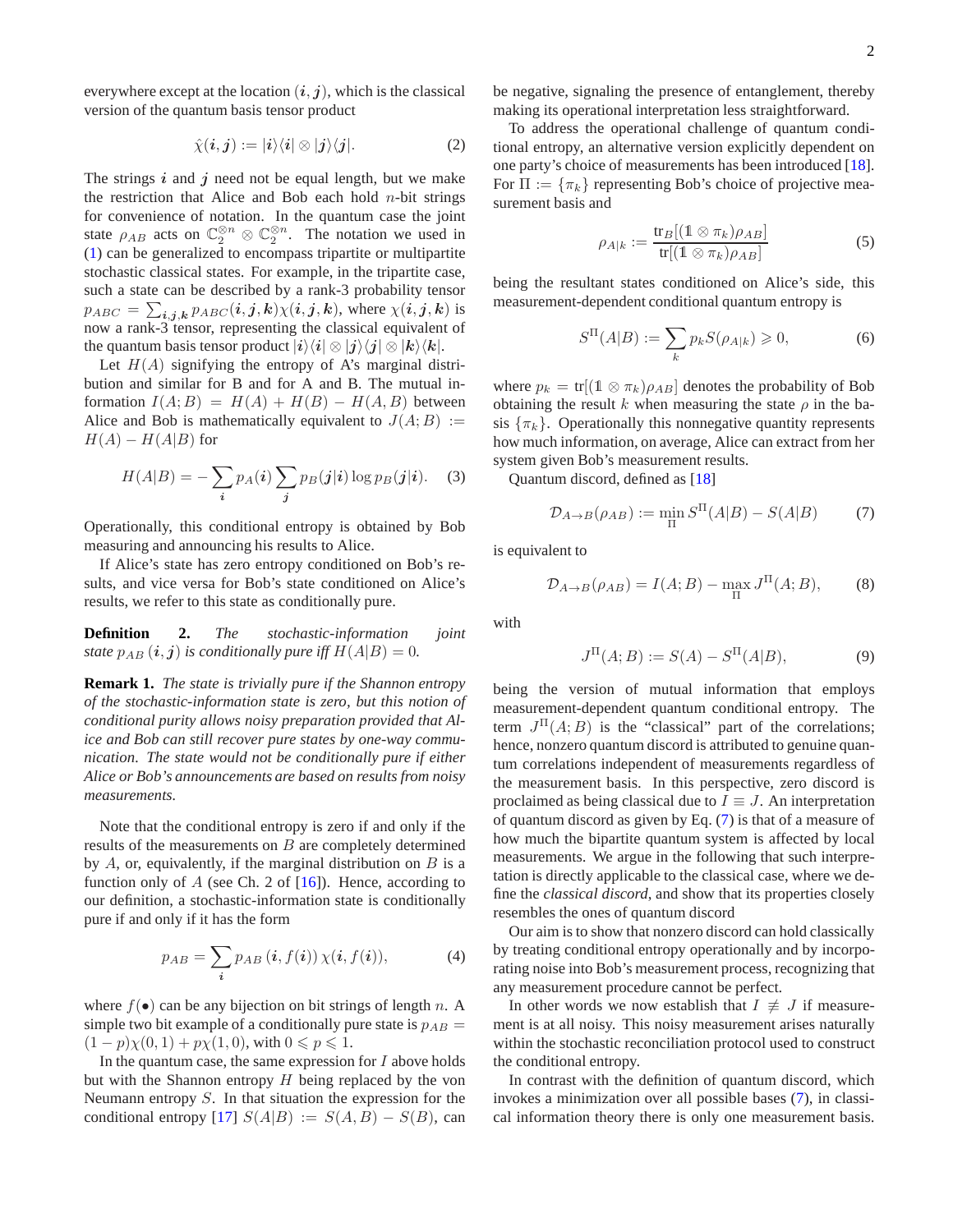Considering that in reality channels are never ideal, and are in fact characterized by parameters that specify how "noisy" they are, such as channel capacity or rate distortion [\[16\]](#page-4-15), we treat Bob's measurement as always noisy. This is equivalent to Bob using a noisy channel  $M$ , represented by the stochastic transition matrix  $M$ , followed by perfect measurements of his bit string. Unlike the quantum case, with uncountable basis choices  $\{\Pi\}$ , the classic noiseless measurement can  $\sum_i M(i, j) = 1 \forall j$ . The noiseless and maximally noisy be performed only in one basis  $\{i\}$ . As a stochastic matrix, cases correspond to  $M = 1$  and to  $M(i, j) = 2^{-n} \forall i, j$ , respectively.

Now we define classical discord analogous to the quantum discord [\(8\)](#page-1-1) but with quantum measurement-based mutual information  $J^{\Pi}$  replaced by a noisy classical measurementbased counterpart defined below. The noisy measurement apparatus is represented by a channel  $M$ , which can be represented by a stochastic matrix M.

**Definition 3.** *The stochastic-information state with added stochasticity due to Bob's measurement apparatus (quantified by stochastic matrix* M*) is*

$$
p_{AB'} := p_{AB} M^{\mathrm{T}},\tag{10}
$$

*for* T *denoting the matrix transpose, and the subscript* B′ *denotes that the noise is on Bob's side.*

**Definition 4.** *The mutual information of noisy state*  $p_{AB'}$  *is* 

<span id="page-2-5"></span>
$$
J^{\mathcal{M}}(p_{AB}) := I(p_{AB'}) = I(p_{AB}M^{T}). \qquad (11)
$$

**Definition 5.** *The classical discord of state*  $p_{AB}$  *subjected to B's measurement with noise* M *represented by stochastic matrix* M*, is*

<span id="page-2-6"></span>
$$
\mathcal{D}_{A\to B}^{\mathcal{M}}(p_{AB}) := I(A;B) - J^{\mathcal{M}}(p_{AB}). \tag{12}
$$

**Proposition 1.** *Classical discord is nonnegative.*

*Proof.*  $\mathcal{D}_{A\rightarrow B}^{\mathcal{M}}(p_{AB}) \ge 0$ ,  $\forall p_{AB}$  follows immediately from the data processing inequality [\[16\]](#page-4-15).

As any classical [\(1\)](#page-0-0) can be "embedded" into a quantum bipartite state  $\rho_{AB}$  by replacing  $\chi(i, j)$  by the quantum projec-tor [\(2\)](#page-1-2), namely  $\rho_{AB} = \sum_{i,j} p_{AB}(i,j) \hat{\chi}(i,j)$ , the necessary and sufficient conditions for zero quantum discord [\[18\]](#page-4-17) must also be necessary and sufficient for classical discord. Equivalently,  $p_{AB}$  must be invariant under the measurement M on B side, which we formalize in the following proposition.

<span id="page-2-1"></span>**Proposition 2.** *The classical discord of the state*  $p_{AB}$  *with noise*  $\mathcal M$  *on B is zero, namely*  $\mathcal D_{A\rightarrow B}^{\mathcal M}(p_{AB})=0$ *, iff* 

<span id="page-2-0"></span>
$$
p_{AB'} = p_{AB}.\tag{13}
$$

We now investigate condition [\(13\)](#page-2-0) for zero classical discord in two cases: i) for a fixed noise  $M$ , we find all possible states that have zero classical discord, and ii) for a given state  $p_{AB}$ 

we show how to find all noisy channels that induce zero classical discord.

*Case i)* We employ reshaping to find all possible states  $p_{AB}$ that satisfy  $(13)$ . A square matrix C can be reshaped into a column vector  $C$  by employing a column-major order; i.e., each column is stacked on top of its next adjacent column. Arbitrary  $A, B, C, D$  square matrices satisfy the identity

$$
ACB^T = D \iff (A \otimes B)C = D \tag{14}
$$

so Proposition [2](#page-2-1) is equivalent to

<span id="page-2-2"></span>
$$
\mathcal{D}_{A\rightarrow B}^{\mathcal{M}}(p_{AB})=0 \iff (\mathbb{1}\otimes M)p_{AB}=p_{AB}.\tag{15}
$$

In other words,  $p_{AB}$  must be a fixed point of 1 ⊗ M and must also be a valid probability vector. Fixed points with such properties are called *stationary vectors*.

Stochasticity of M implies stochasticity of  $\mathbb{1} \otimes M$ , and the Perron-Frobenius theorem states that any stochastic matrix has at least one stationary vector. Therefore, a solution to the right-hand side [\(15\)](#page-2-2) always exists. To find the class of all R possible states of zero discord, let  $\{m_1, m_2, \ldots, m_R\}$ be the largest set of linearly independent stationary vectors of  $M$  ( $R = 1$  if all entries of  $M$  are strictly positive).

Thus, a stationary vector of  $1 \otimes M$  must have the form

<span id="page-2-3"></span>
$$
\sum_{j=0}^{2^n} \sum_{k=0}^R q_{jk} \mathbb{1}_j \otimes \mathbf{m}_k, \sum_{j=0}^{2^n} \sum_{k=0}^R q_{jk} = 1, q_{jk} \ge 0 \,\forall j, k, (16)
$$

and  $\mathbb{1}_j$  denotes the  $j^{\text{th}}$  eigenvector of  $\mathbb{1}$ , i.e., the vector comprising all zeros except for a unique 1 at the  $j<sup>th</sup>$  position. Therefore, a class of zero-discord states  $S_0 = \{p_{AB}\}\)$  exists with each  $p_{AB}$  of the form [\(16\)](#page-2-3).

*Case ii)* For a given fixed state  $p_{AB}$ , we now show how to find all possible noisy channels that induce zero classical discord. The right-hand side of [\(15\)](#page-2-2) can be rewritten as (1  $\otimes$  $(M-1)p_{AB}^T=0$ , which holds iff

<span id="page-2-4"></span>
$$
(\mathbb{1} \otimes p_{AB})M = p_{AB}^T. \tag{17}
$$

Thus, given  $p_{AB}$ , the class of channels for which the classical discord is zero can be found from solving [\(17\)](#page-2-4) with the additional restriction that  $M$  is a valid representation of a classical channel (i.e., its reshaping  $M$  is stochastic). This last restriction is a linear constraint, and, therefore, the solutions to [\(17\)](#page-2-4) can be found using linear programming [\[19](#page-4-18)].

Just as zero-discord quantum states have zero measure [\[6](#page-4-7)], zero-discord classical states have zero measure except in the singular case of perfect measurement, as formalized below.

**Proposition 3.** *The set of classical zero-discord states has measure zero in the set of all classical bipartite states except for noiseless measurements.*

*Proof.* A zero-discord state can be represented by the distribution  ${q_{jk}} (16)$  ${q_{jk}} (16)$ , which has a  $2^n R$ -dimensional domain. Unless  $R = 2^n$ , which pertains to  $M = 1$ , the domain of the distribution is strictly lower in dimension so the set of zerodiscord states has measure zero unless the channel is noiseless. $\Box$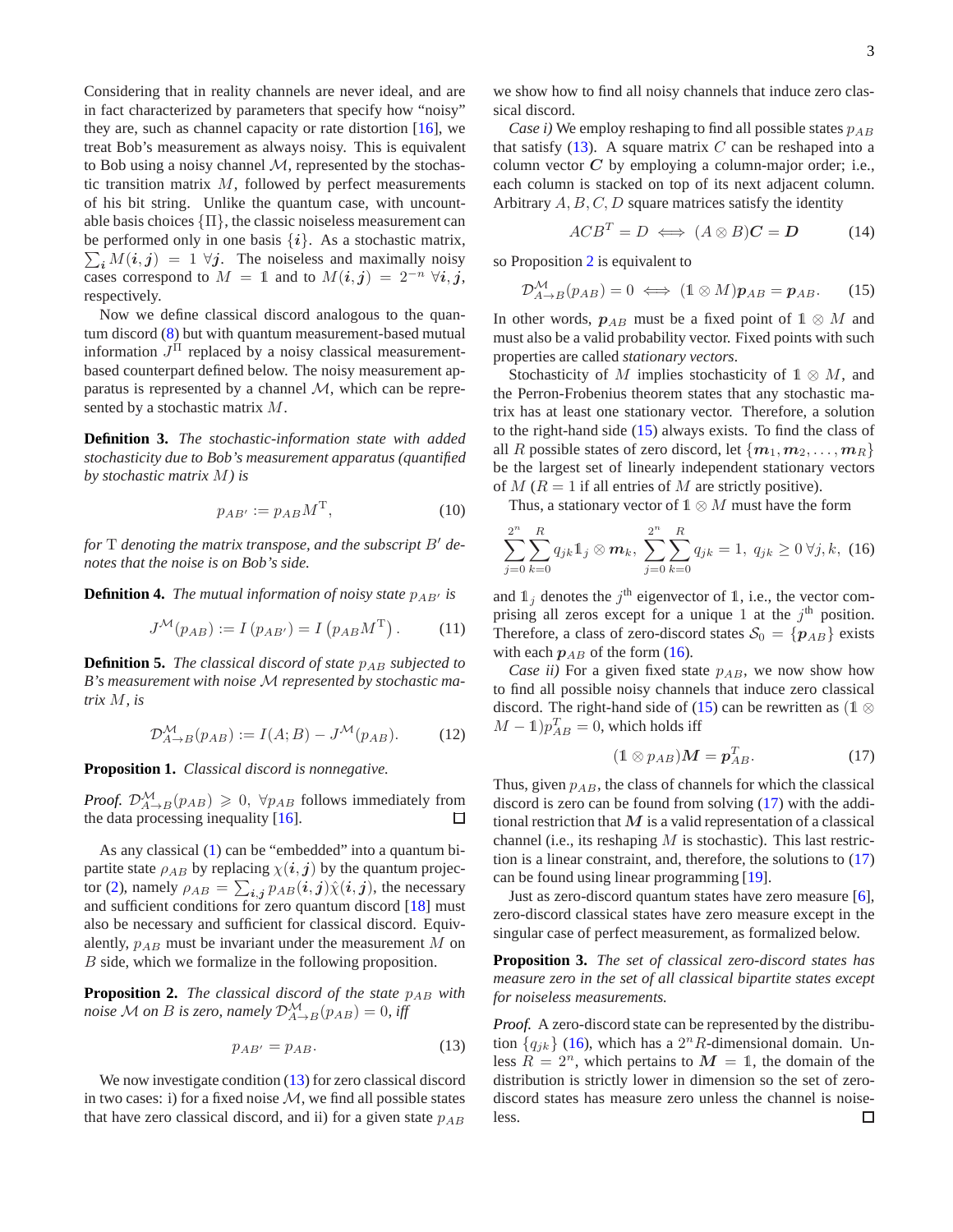We now have a definition of classical discord, demonstrated its natural correspondence with quantum discord, showed that nonzero classical discord is due to measurement noise on Bob's side, and proved that states with zero classical discord occupy zero measure.

While in the quantum case the natural stochasticity present on the ambiguous choice of the local measurement basis is sufficient to led to nonzero discord, in the classical case such stochasticity is not present, as explained above, and the discord is only different from zero if another kind of stochasticity, the noisy measurement, is present. The minimization present in [\(7\)](#page-1-0) is absent in the classical discord definition due to this absence ambiguity in the measurement basis. However, if the theory is relaxed in a way that the stochastic matrix  $M$ is not fixed, a minimization over the set of allowed matrices M is required.

**Remark 2.** *By combining* [\(11\)](#page-2-5) *and* [\(12\)](#page-2-6) *for unfixed channels* M *the classical stochastic discord reads*

$$
\mathcal{D}_{A\to B}^C(p_{AB}) := \min_{\mathcal{M}} \mathcal{D}_{A\to B}^{\mathcal{M}}(p_{AB})
$$
  
= 
$$
\min_{\mathcal{M}} H(A|B') - H(A|B), \qquad (18)
$$

*which explicitly shows its usefulness in signaling how much the system state is disturbed by the (imperfect) measurement, similarly to the quantum discord. Throughout the rest of the* text we deal only with  $\mathcal{D}_{A\rightarrow B}^{\mathcal{M}}(p_{AB})$  to simplify the discussion.

Now we establish an operational meaning via state merging, analogous to the operationalized quantum discord.

**Definition 6.** *State merging is a two-party task whereby the bipartite state* pAB *comprising two shares of size* n *and* m *bits is merged into a unipartite state of size*  $n+m$  *bits held by one party such that the merged state has the same distribution as the original bipartite state.*

**Remark 3.** *The term "state merging" arose in quantum information [\[9,](#page-4-10) [10](#page-4-19)] but quantizes the notion of compressing correlated classical data streams [\[20,](#page-4-20) [21\]](#page-4-21). We use the term state merging for the classical case because our objective is to connect quantum discord with classical information theory so transferring quantum terminology to the classical domain is appropriate here.*

We consider two-bit state merging (Alice holds one bit and Bob holds the other bit) as this simple case suffices to establish operational meaning for classical discord. The following argument is readily extended to multiple bits held by each party. In the quantum case, the operational interpretation of quantum discord arises through a Gel'fand-Naimark purification of the bipartite state  $\rho_{AB}$  with the resultant tripartite state  $\rho_{ABC}$  being pure [\[22\]](#page-4-22).

We purify  $p_{AB}$  to a tripartite state according to Def. [2](#page-1-3) except that in this tripartite case conditional purity means that  $H(A|BC) = 0$  and also for  $B|CA$  and  $C|AB$ . Specifically the purified state is

<span id="page-3-1"></span>
$$
p_{ABC} = (1-q)\chi(a,b,c) + q\chi(\bar{a},\bar{b},\bar{c}), \ a,b,c \in \{0,1\}, \ (19)
$$

with  $0 \leq q \leq 1$  an arbitrary mixing parameter associated with noisy preparation and  $\bar{a}$  denoting the logical negation of a; i.e.,  $\bar{0} = 1$  and  $\bar{1} = 0$ . As before, Bob's measurement is through a noisy channel  $M$ . We treat Charlie's measurement technology as equivalent to Bob's so Charlie's measurement is also through  $M$ .

We now show that the quantum relation between discord and conditional entropy [\[23\]](#page-4-23) holds in the classical case as well. To show this equivalence, we consider the tripartite ABC system and first determine the classical discord between  $A$  and  $C'$  (noisy  $C$ ) and then the conditional entropy between  $A$  and  $B'$ . Then we see that that the classical discord for  $p_{AC'}$  is the conditional entropy for  $p_{AB'}$ .

By our definition of classical discord $(12)$ 

<span id="page-3-0"></span>
$$
\mathcal{D}_{A \to C}^{\mathcal{M}}(p_{AC}) = H(A) + H(C) - H(A, C)
$$
  
\n
$$
- [H(A) + H(C') - H(A, C')]
$$
  
\n
$$
= H(C) - H(A, C) + H(A, C') - H(C')
$$
  
\n
$$
= H(A|C') = H(A|B').
$$
 (20)

The last line of [\(20\)](#page-3-0) follows from the previous line because a simple calculation yields  $H(C) = H(A, C) =: h<sub>2</sub>(q)$ , the entropy of the single bit with flip probability q, and  $H(A|C') =$  $H(A|B')$  because of the symmetry of the state [\(19\)](#page-3-1) and the fact that the noise on  $B$ 's side is assumed to be the same as the noise on C's side.

**Remark 4.** In the quantum case,  $\mathcal{D}_{A\rightarrow C}^{\mathcal{M}}(p_{AC})$  [\(20\)](#page-3-0) is mod*ified by including entanglement of formation between A and B, and entanglement of formation must be zero classically as entanglement is forbidden. Hence, in the quantum case, conditional entropy can be negative as shown in quantum state merging, but not in the classical case due to entanglement of formation being zero.*

In the case of quantum state merging, the total entanglement that is consumed between  $A$  and  $B$  is equal to the discord between A with measurements on  $C$  [\[9,](#page-4-10) [10,](#page-4-19) [23\]](#page-4-23)

$$
D(A|C) = E_F(A:B) + S(A|B),
$$
 (21)

where  $E_F(\bullet)$  denotes the entanglement of formation between A and B and  $S(A|B)$  is the conditional entropy of A given B. The conditional entropy being negative implies leftover entanglement at the end of the merging protocol. In contrast, our relation [\(20\)](#page-3-0) has no term analogous to the entanglement of formation.

We have addressed the question of whether discord is exclusive to quantum systems or whether it can manifest also in a stochastic information theory. Our method for showing nonzero classical discord has been to construct a model for stochastic information, which incorporates a noisy measurement represented by a stochastic channel. A direct consequence of measurement being noisy is the in-equivalence of defining classical mutual information in terms of joint vs conditional entropy. In an operational treatment of conditional measurement, conditional entropy involves measuring a string